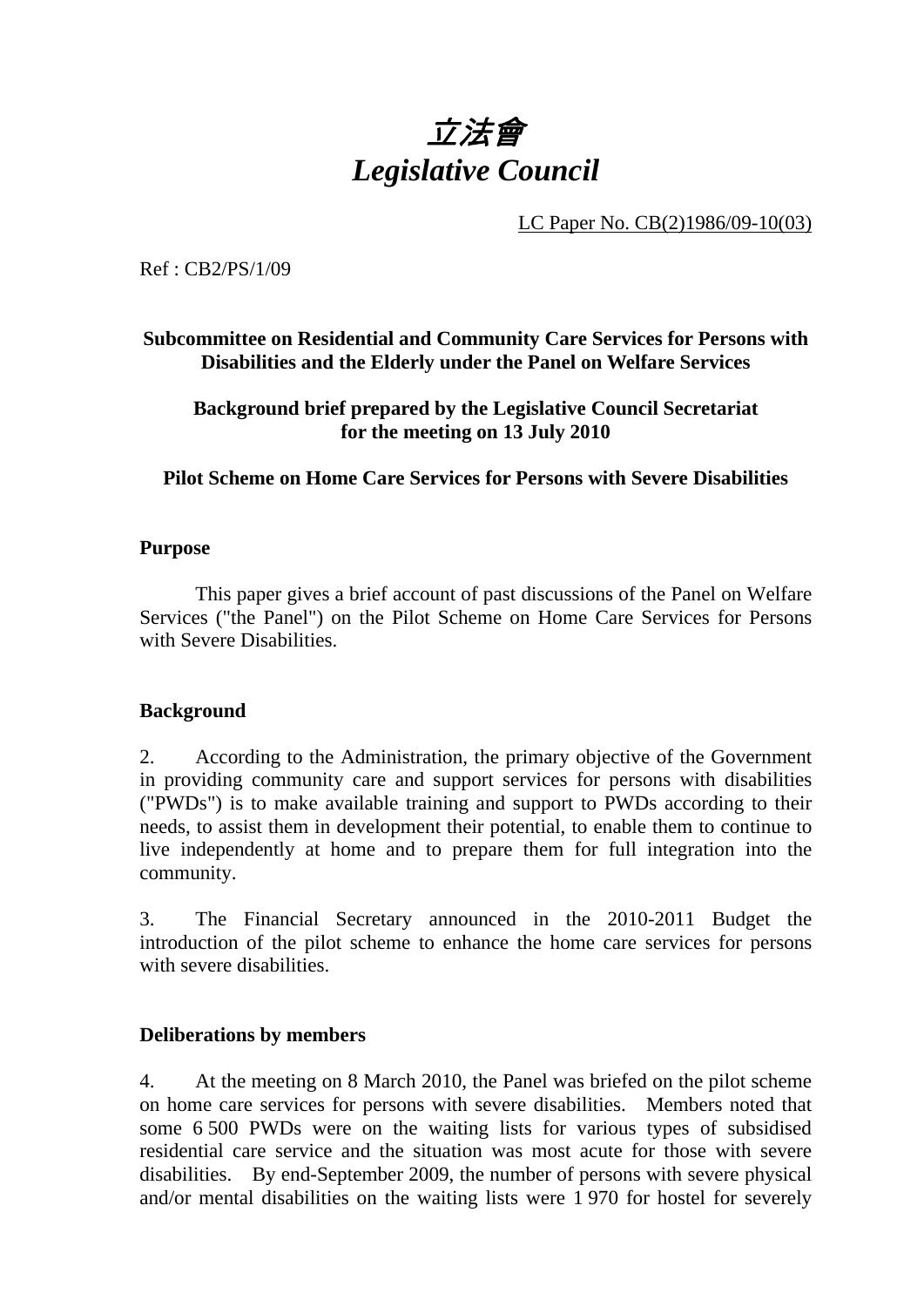mentally handicapped persons, 407 for hostel for severely physically handicapped persons and 345 for care and attention home for severely disabled persons. The average waiting time for these services in 2008-2009 was 4.3 years, 9.4 years and 3 years respectively. In the light of this, the Administration advised that, as announced in the 2010-2011 Budget, a one-off funding of \$163 million would be sought under the Lotteries Fund for implementing a three-year pilot scheme on home care services for persons with severe disabilities. The new services would be tried out in Tuen Mun and Kwun Tong which had the largest number of persons

with severe disabilities (273 and 264 persons respectively) waiting for subvented residential care services at hostel for severely mentally handicapped, hostel for severely physically handicapped persons and care and attention home for severely disabled persons.

5. Members were advised that given the conditions of persons with severe physical and/or mental disabilities and the level and intensity of care they required, a new package of home-based support services including personal care and escort service, occupational therapy/physiotherapy rehabilitation training service and nursing care service would be provided to meet their care and training needs. The enhanced services would be delivered by non-governmental organisations ("NGOs") which were operating rehabilitation services in the respective districts through invitation of proposals. Taking into account the lead time for securing funding and identification of NGO operators, the three-year pilot scheme would commence in the fourth quarter of 2010-2011 and end in the third quarter of 2013-2014 and was expected to serve a total of about 540 persons with severe disabilities upon its full operation. The expected number of service users was estimated based on the number of persons with severe disabilities waiting for subvented residential care services at hostel for severely mentally handicapped, hostel for severely physically handicapped persons and care and attention home for severely disabled persons in the districts concerned.

6. While welcoming the pilot scheme, members took the view that the Administration should under no circumstances regard community care services as a substitute for the provision of subsidised residential care services. The Administration assured members that PWDs who joined the pilot scheme would remain on the waiting lists for subsidised residential care services. As undertaken in the Chief Executive's 2009-2010 Policy Address, the Government would provide 939 additional places in the coming two years, including the setting up of two integrated rehabilitation service centres in Kwai Chung and Ho Man Tin in the coming year, providing a total of 490 residential places. The Administration advised that the enhanced support services sought to facilitate PWDs' continued living at home while waiting for residential care services, and help relieve the stress of their family carers.

7. Some members were concerned about the long-term commitment of the Government in providing the enhanced home care services given that one-off funding was provided for the services. The Administration advised that the pilot scheme was in line with the strategic directions of providing support for service